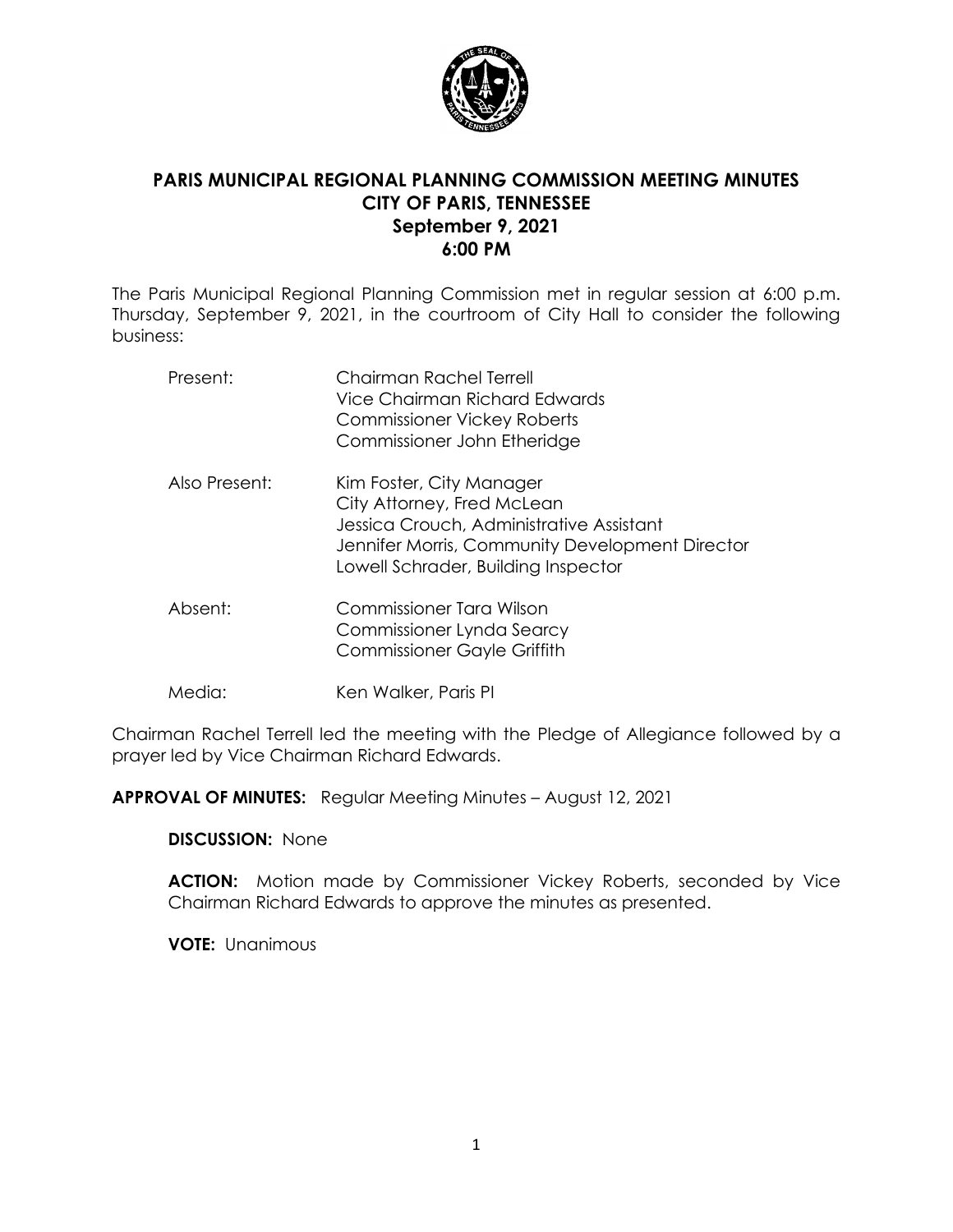### **OLD BUSINESS:**

**1.) None**

#### **NEW BUSINESS:**

- **1.) Major Site Plan –** Tidal Wave Auto Spa, 1410 Mineral Wells Avenue
- **2.) Rezoning Request –** Randy Crowder, 1008 E. Wood Street
- **3.) Request for Change in Density –** Danny and Sherry Freeman, Nance Circle

## **NEW BUSINESS AGENDA ITEM NO. 1: Major Site Plan –** Tidal Wave Auto Spa, 1410 Mineral Wells Avenue

**DISCUSSION:** Jacques Gilbert phoned in to the Planning Commission for questions regarding the Tidal Wave Auto Spa.

New Potato Creek Holdings of Thomaston, GA has submitted a site plan for a Tidal Wave Auto Spa to be located on the out parcel in the Memorial Plaza Shopping Center (Wal Mart). This is a 1.202-acre site that consists of travel area, car wash tunnel, vacuums, etc.

According to the site plan they plan to enter the development from the south side of the property and exit on the north side (across from Taco Bell). The site plan entrance and exit will be from the Wal Mart parking lot for which they have an easement. They will not be accessing the property from either of the travel lanes that exit on and off Mineral Wells.

This proposed development is located in an SC-1 District and the required setbacks have been met. The site plan has been submitted to SSR for review. Comments have been prepared and sent to the designing engineer.

Community Development Director, Jennifer Morris, questioned regarding drop down vacuums or vacuums taking up additional space. Jacques verified that the vacuums would be drop down.

Commissioner Vickey Roberts questioned how many cars could be stacked in line for the car wash and for vacuuming. Jacques said that 9-10 cars per row, so approximately 20 cars, and 26 cars can be in the vacuum spaces.

**ACTION:** Motion made by Commissioner John Etheridge, seconded by Vice Chairman Richard Edwards to approve the Major Site Plan for Tidal Wave Auto Spa as presented contingent upon SSR approval of revised site plan.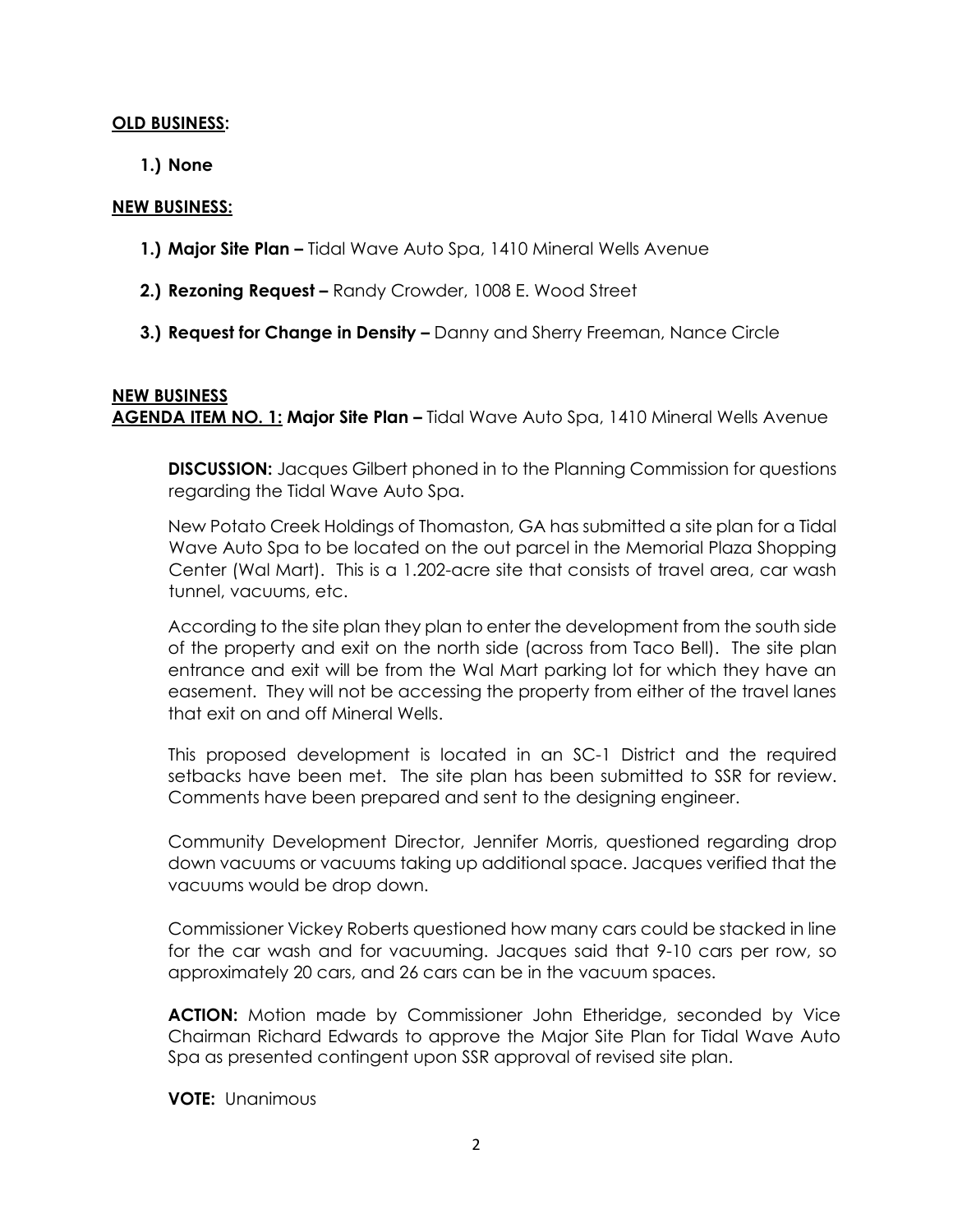### **NEW BUSINESS AGENDA ITEM NO. 2: Rezoning Request** – Randy Crowder, 1008 E. Wood Street

**DISCUSSION:** The City Commission has referred a rezoning request by Randy Crowder at 1008 East Wood Street. This property is zoned P-B (Planned Business) on the front portion of the property. The rear portion is zoned R-2-M. This property was zoned commercial many years ago by the City of Paris and the zoning line basically cut the property in half. Mr. Crowder is in the process of developing this property into a restaurant which is allowed in a P-B District.

Mr. Crowder has also acquired the property next door to 1008 East Wood Street (east side) and a property to the rear. It should be noted that there are still residences on Currier Street which is to the rear of this property. Access to this commercial property must come from Currier Street rather than East Wood Street. TDOT has committed to a right-in/right-out on the property adjacent to 1008 East Wood Street, however, this could still create some issues for traffic in this area.

Commissioner John Etheridge questioned regarding how many other properties have a zoning line that cuts the property in half. Community Development Director, Jennifer Morris answered with there are a few including the one across the street from Currier Street.

**ACTION:** Motion made by Commissioner John Etheridge, seconded by Vice Chairman Richard Edwards to recommend approval of the request to rezone the entire parcel to P-B (Planned Business) to the Board of Commissioners. A Public Hearing will be held prior to the City Commission Meeting October 7, 2021.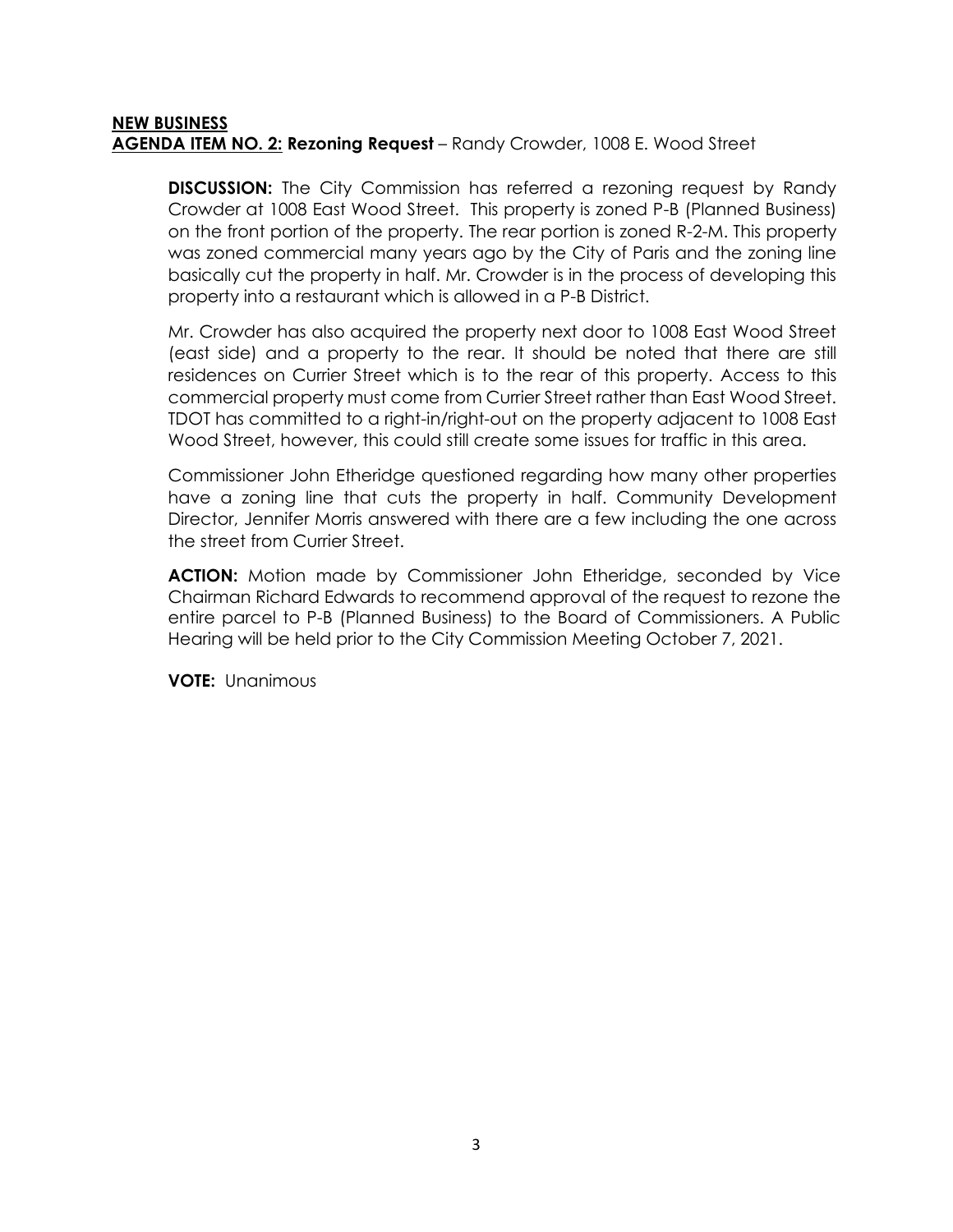

## **NEW BUSINESS**

**AGENDA ITEM NO. 3: Request for Change in Density** – Danny and Sherry Freeman, Nance Circle

**DISCUSSION:** Danny and Sherry Freeman have submitted an application for a building permit on Nance Circle. They are unable to add an addition onto their home between the house and the garage due to the fact that their property is considered non-conforming based on the requirements for an R-1-M (Single Family Medium Density). Their home does not currently meet the rear setback requirements which is 30 ft. for R-1-M. This is true with the majority of the homes in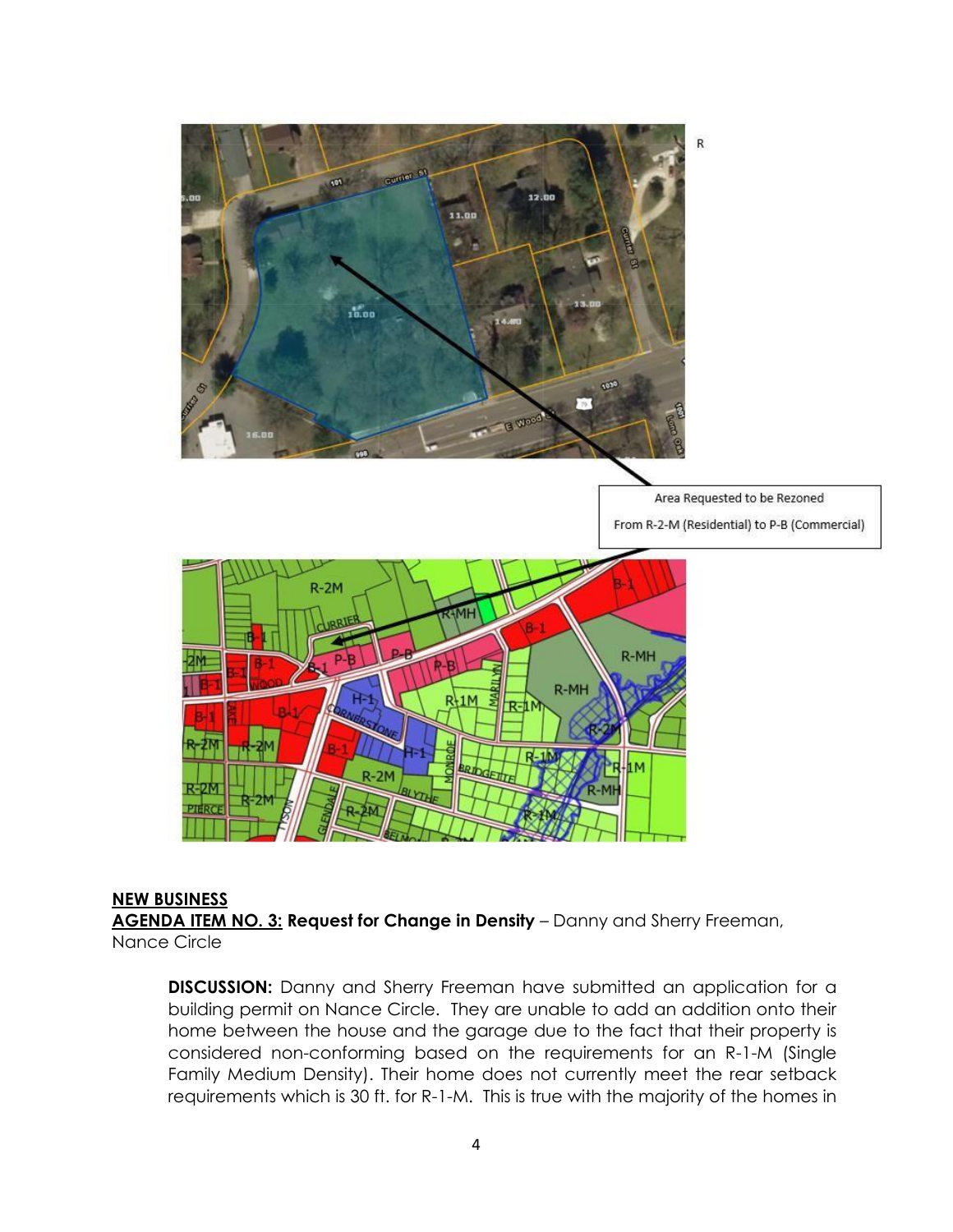these neighborhoods between Wilson Street and Royal Oak Drive (Attached is an aerial of the subdivision showing the distance from the existing structures to the rear property lines).

This means that if any of these property owners wish to add to their properties they would not be allowed. Lowell Schrader, Building Codes/Enforcement stated that property owners could not add to the rear of their properties, but as it stands now, they cannot even extend the length of their homes.

R-1 is single family and is zoned low, medium, or high density. R-1-L and R-1-M have the largest setbacks of any zone in the City of Paris.

It should be noted that the Planning Commission may amend the densities without sending it to the City Commission.

The staff is recommending changing the density to R-1-H which is 20 feet instead of 30 feet in rear setback, 15 feet instead of 20 for the front setback, and the side setback would change from 10 feet medium density to 7 feet high density. The staff is also recommending the boundaries of reclassifying the density to R-1-H as the following: North – Fairgrounds Road, South - End of Franklin Drive, West – Wilson Street, and East- Royal Oak Drive.

Community Development Director, Jennifer Morris states if this change is not made then R-2 would be considered and that would change the nature of the subdivision and duplexes would be allowed were they are prohibited now.

**ACTION:** Motion made by Commissioner John Etheridge, seconded by Commissioner Vickey Roberts to change reclassify the density to R-1-H to make the properties conforming with the staff recommendation of the boundaries being North – Fairgrounds Road, South - End of Franklin Drive, West – Wilson Street, and East- Royal Oak Drive.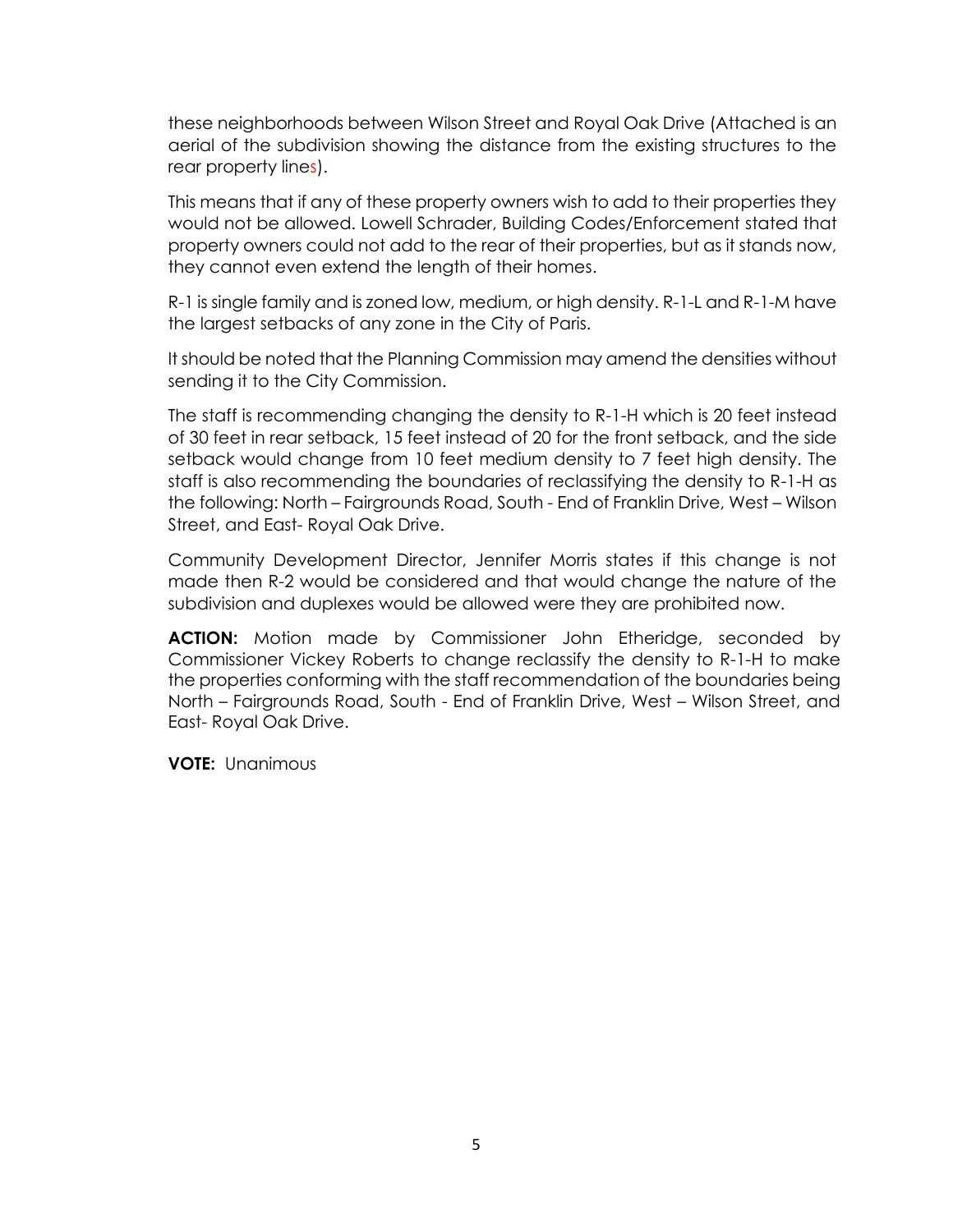# TN



Upon a motion by Vice Chairman Richard Edwards, seconded by Commissioner Vickey Roberts, the meeting was duly adjourned at 6:45 p.m.